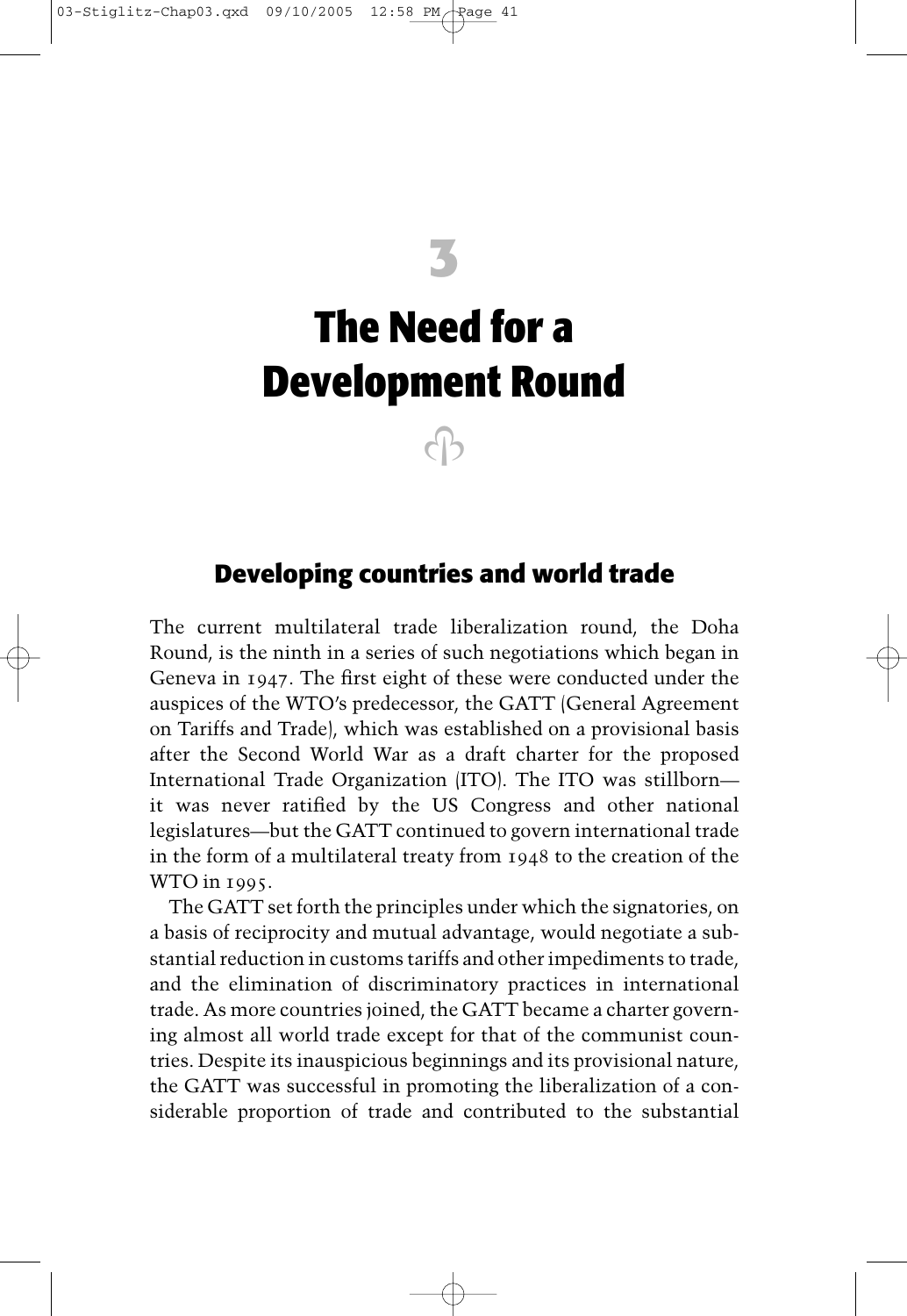| Table 3.1. The nine trade negotiation rounds under the GATT and WTO |               |                                                                                                                            |                     |
|---------------------------------------------------------------------|---------------|----------------------------------------------------------------------------------------------------------------------------|---------------------|
| Year                                                                | Place/Name    | Subjects covered                                                                                                           | Number of countries |
| $1947 - 8$                                                          | Geneva        | Tariffs                                                                                                                    | 23                  |
| 1949                                                                | Annecy        | Tariffs                                                                                                                    | 13                  |
| $1950 - 1$                                                          | Torquay       | Tariffs                                                                                                                    | 38                  |
| 1956                                                                | Geneva        | Tariffs                                                                                                                    | 26                  |
| $1960 - 2$                                                          | Dillon Round  | <b>Tariffs</b>                                                                                                             | 26                  |
| $1963 - 7$                                                          | Kennedy Round | Tariffs and anti-dumping<br>measures                                                                                       | 62                  |
| $1973 - 9$                                                          | Tokyo Round   | Tariffs, non-tariff barriers<br>(NTBs), 'framework'<br>agreements                                                          | 102                 |
| $1986 - 3$                                                          | Uruguay Round | Tariffs, NTBs, rules, services,<br>intellectual property, dispute<br>settlement, textiles,<br>agriculture, creation of WTO | 123                 |
| $2001 -$                                                            | Doha Round    | (Under negotiation)                                                                                                        | $142 +$             |

growth of world trade throughout the post-war era.1 Through its principles of transparency, non-discrimination, and reciprocity, the GATT gave predictability to world trade and provided a reasonably open forum for the mutual exchange of liberalization concessions and the settlement of disputes.**<sup>2</sup>** See table 3.1.

Developing countries played only a small role in the seven rounds of trade negotiations in the first 20 years of the GATT.**<sup>3</sup>** To the extent that they participated at all, they campaigned for special treatment. This took the form of preferential access to the rich countries' markets at tariff rates below those applied to other countries (eventually enshrined in the Generalized System of Preferences) and exemptions from GATT rules. Article XVIII in the GATT rules provided developing countries with differential treatment. Among other exceptions, it allowed economies 'which can only support low standards of living and are in the early stages of development' to 'implement

42 **FAIR TRADE FOR ALL**

**<sup>1</sup>** Trade growth was consistently larger than production growth throughout the GATT era.

**<sup>2</sup>** For a history of the political economy of the GATT see Hoekman and Kostecki (1997).

**<sup>3</sup>** Developing countries hardly participated at all in the substantive agreements of the Kennedy Round. More than 70 developing countries participated in the Tokyo Round, where the enabling clause was adopted which introduced the concept of special and differential treatment (S&D), but their participation in broader negotiations was limited.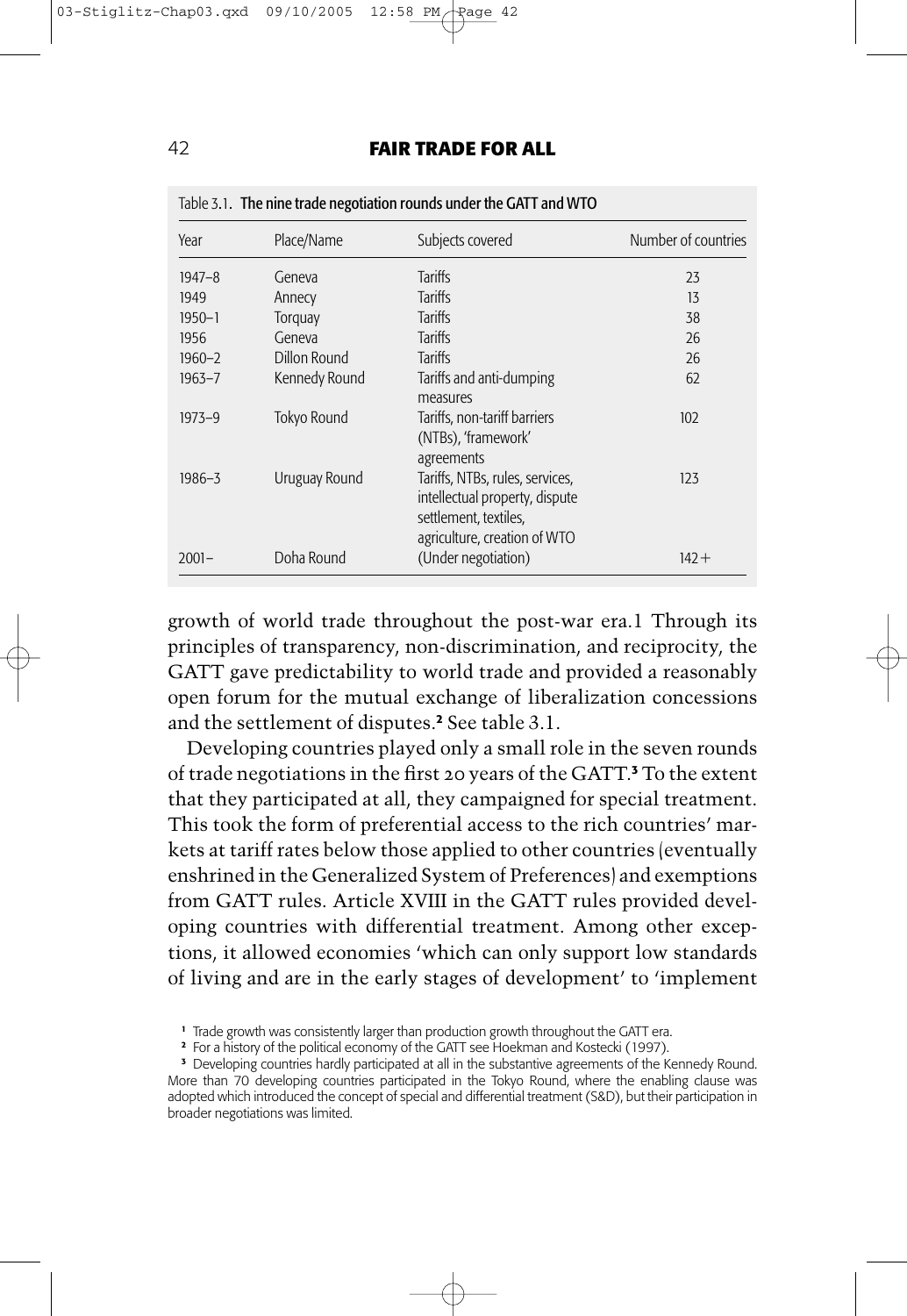03-Stiglitz-Chap03.qxd 09/10/2005 12:58 PM Rage 43

programmes and policies of economic development designed to raise the general standard of living of their people, to take protective or other measures affecting imports'. This recognized the right of developing countries to impose quantitative and other restrictions to protect their infant industries. Because of Article XVIII, developing countries could simultaneously be members of the GATT and evade the obligations imposed on developed countries.

This special status gave developing countries more freedom in determining their own development policies, but it simultaneously allowed them to be marginalized within the substantive negotiations. Even in the absence of their special status, tariff negotiations do not offer many incentives for smaller economies to participate actively, because they have little to offer large markets in reciprocal negotiations. But when exemptions freed developing countries from the requirement of reciprocity, their 'commitments' became almost meaningless because they were at liberty under the special arrangements to raise tariffs or introduce other protection at their own discretion. They therefore had relatively little bargaining power within the GATT rounds because their concessions were of doubtful value.

A passive strategy within the GATT negotiations actually suited some of the largest developing countries (especially China, India, and Brazil) which, until the 1980s, did not see international trade as their primary engine of growth. Instead they pursued policies of 'import substitution' which isolated their economies from the rest of the world. These countries sought economic development from internal sources and they had only a small incentive to pursue progress on multilateral liberalization within the GATT regime.

The developed countries were far more interested in each others' markets than in those of developing countries. Bergsten (1998) describes the history of the post-war multilateral trading system in terms of the power relationships between the rich countries, particularly the EU and US. He argues that the initial creation of the European Common Market in the late 1950s was one of the key motivations for the American initiative to launch the Kennedy Round in the early 1960s. The US wanted to reduce the newly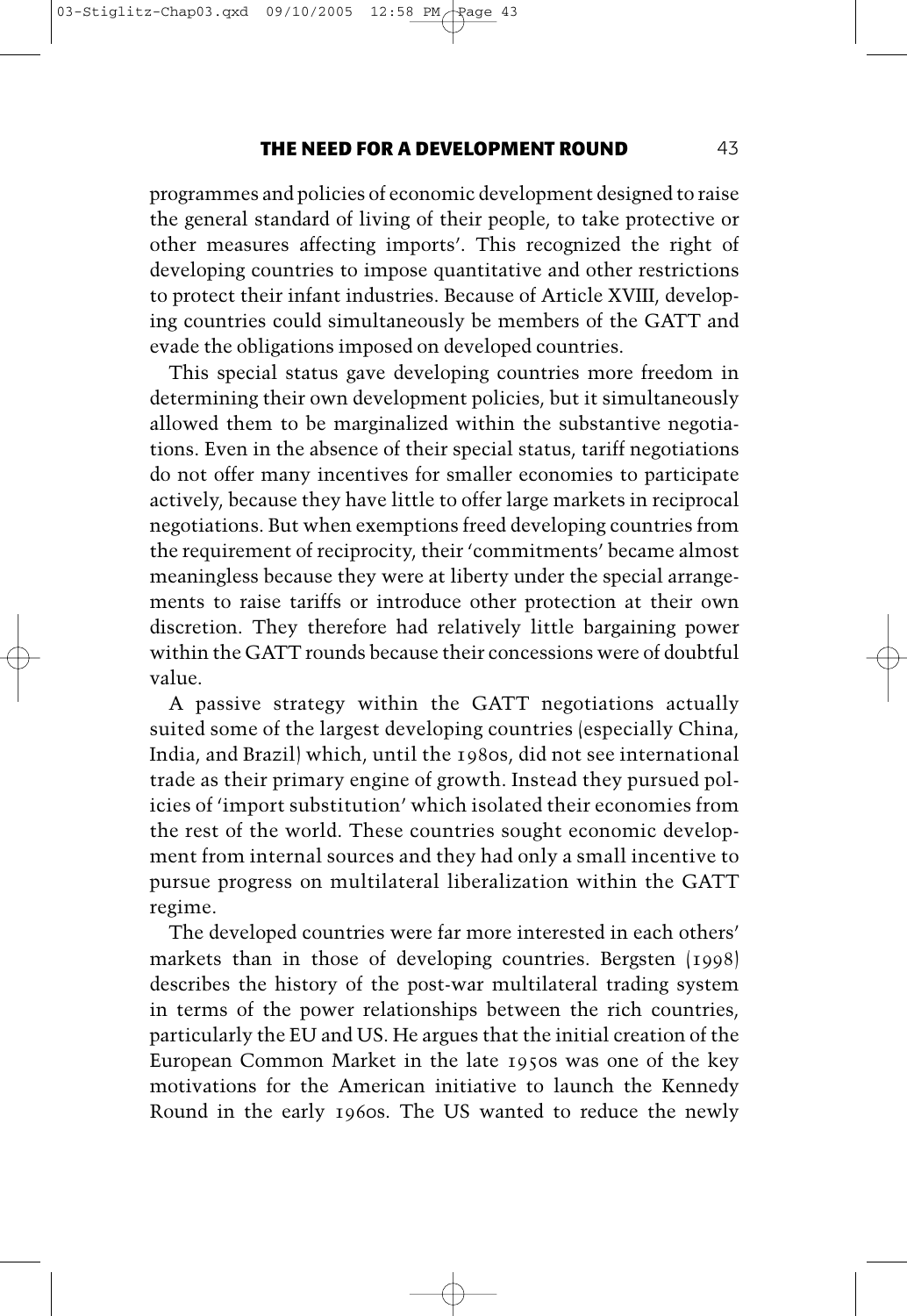created discrimination against American exports, and also to build the 'new Atlantic partnership' enunciated by President Kennedy.**<sup>4</sup>** Similarly, the expansion of the European Community to include the United Kingdom and others, with the extension of its discrimination to important new markets, was an important factor in the American decision to insist on the Tokyo Round in the 1970s.**<sup>5</sup>** Thus the primary concern of developed countries was to gain access to other developed markets and the reform agenda focused on efforts to liberalize those goods traded intensively between developed countries.

Together these factors explain the peripheral role of the developing countries in most of the GATT negotiations. As a consequence, over several rounds of agreements, the world trading system was tailored to the interests of the developed countries, who had, participated intensively in the negotiations. Protection was progressively reduced on the goods of export interest to developed countries, but remained on goods exported intensively by developing countries. It was no surprise that the GATT came to cover trade in all goods except agriculture and textiles—both of interest to developing countries—which were the subject of separate agreements whose provisions were far less liberal than those of the GATT. Textiles were covered by the Multifiber Arrangement (MFA), through which developing countries bargained bilaterally to establish quotas on the quantities of exports that they could export to developed countries. Only developing countries were discriminated against: developed countries did not impose any restrictions on textile imports from other developed countries. Similarly agricultural trade was excluded from the GATT and developed countries still continue to pursue protectionist agricultural policies which distort trade and harm producers in developing countries. As early as the mid-1960s, the world trade system was recognized as being unfair: 'In an important sense the trade policies of the developed countries may be said to discriminate against the less developed countries. While they generally do

**<sup>4</sup>** The Kennedy Round also originated partially in a monetary crisis (see Bergsten 1998). President Kennedy reportedly worried about the balance-of-payments problem and saw access to foreign markets for American exports as a potential solution.

**<sup>5</sup>** Similarly, the EU decision to launch the 'single market' in 1985, with the implied broadening of discrimination to many new types of economic activity, also added to the US desire to begin the Uruguay Round.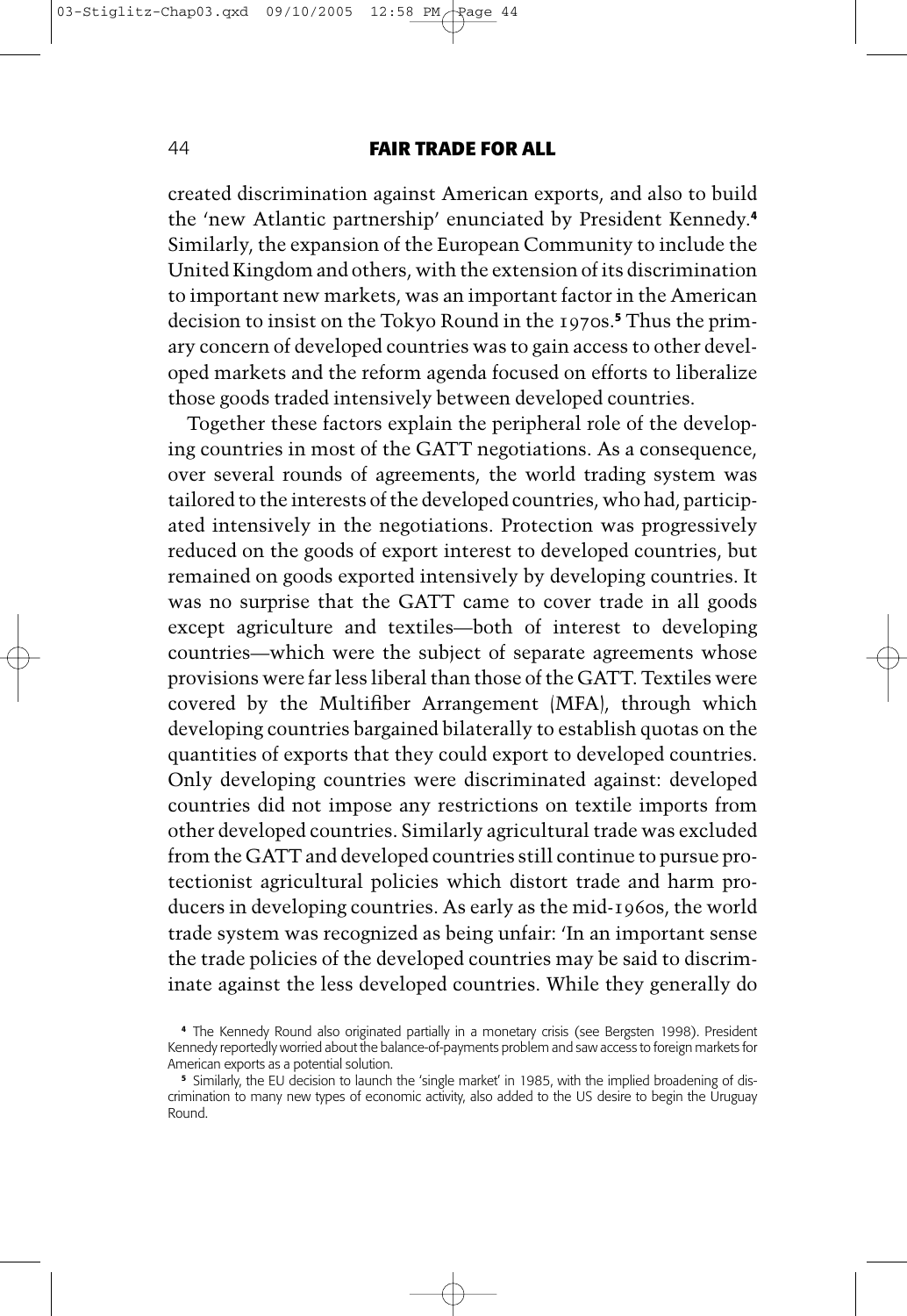not discriminate against those countries in the form proscribed by the most-favored-nation principle, . . . their policies are in effect discriminatory in that the most serious barriers are erected in goods which the less developed countries typically have a comparative advantage in producing—agricultural commodities in raw or processed form, and labor-intensive, technologically unsophisticated consumer goods' (Johnson 1967: 79).

In the 1980s developing countries came to play a larger role in international trade policy. Each of the obstacles to their participation had been reduced. First, the increased importance of developing countries' trade—especially the newly industrialized countries in East Asia—increased the developed countries' interest in their markets and led to calls for them to stop 'free riding' and enter the system. At the same time developing countries placed more stock on the development potential of trade as many of them turned away from import substitution policies. As they did so, policy-makers in newly opened developing countries recognized the importance of participating in trade negotiations. As a result, in contrast to the Kennedy and Tokyo Rounds, developing countries were actively involved in the discussions that led to the Uruguay Round: the large number of accessions or requests for accession to the GATT from such countries at that time (including Mexico and China) indicated that the issues on the table were being taken seriously by a growing number of developing countries.

The Uruguay Round marked a shift in the history of trade negotiations. The largest industrial countries, led by the US, attempted to extend the GATT system to cover services as well as new areas of domestic policy which were deemed to be 'trade-related'. Despite initial resistance from some developing countries, an agenda was agreed at the Uruguayan resort city of Punta del Este in September 1986. The agreement was that developing countries would negotiate on the new issues of services, Trade-Related Aspects of Intellectual Property Rights (TRIPS), and Trade-Related Investment Measures (TRIMS). In return, they would get better market access for their exports of goods. The Uruguay Round, for all its faults and imbalances, was the most ambitious set of trade negotiations ever. It covered reductions in tariff and non-tariff barriers in industrial and agricultural goods, as well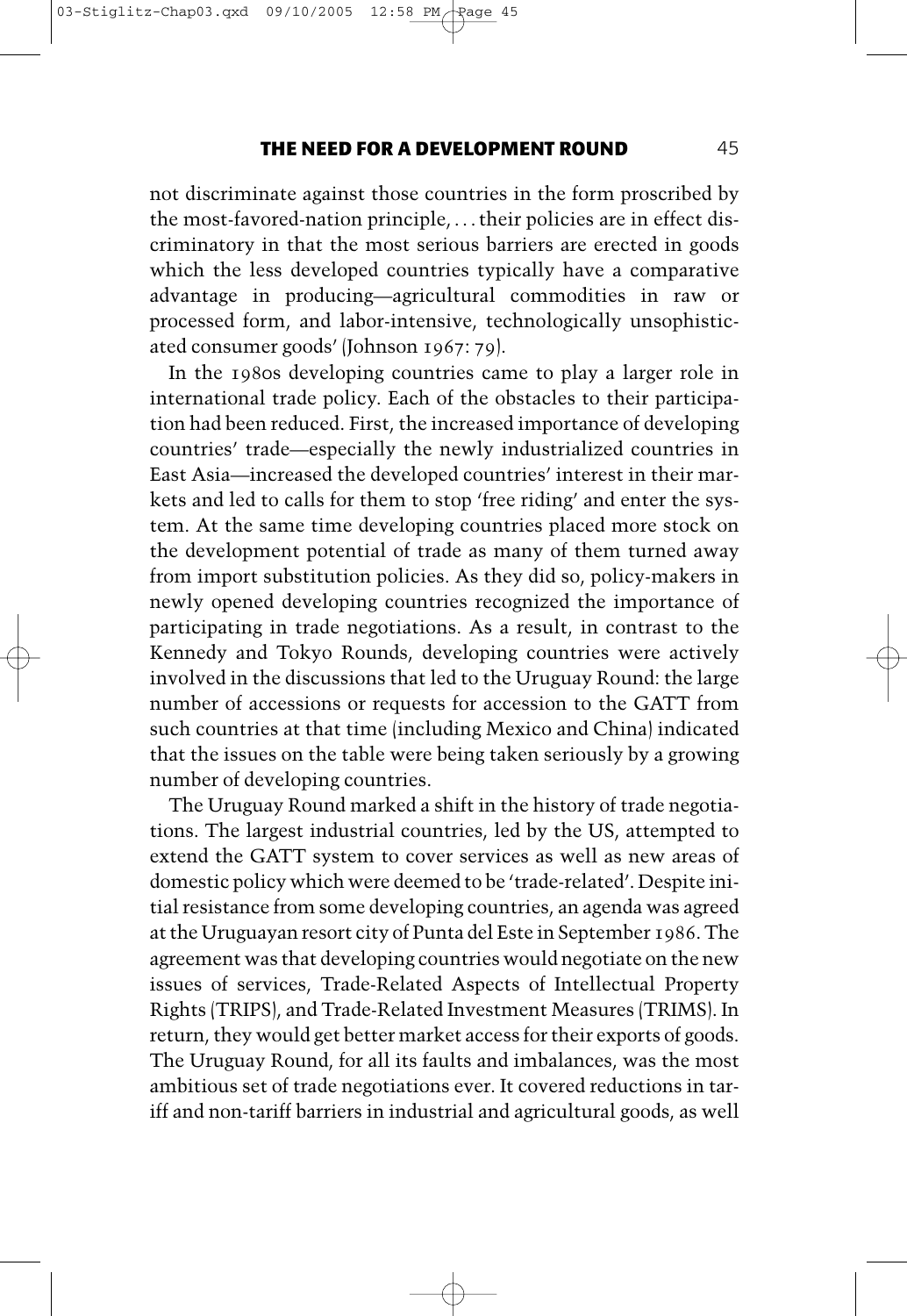as textiles and clothing, and it attempted to extend multilateral rules to new areas, notably services and intellectual property.

# **Redressing past imbalances**

In 1993 the Uruguay Round was finally being brought to a close. Part of the impetus for members to conclude the round was the promise of large welfare gains that had been projected by many researchers (See table 3.2). In 1992/3, the World Bank, the us Organization for Economic Cooperation and Development, and various other institutions made projections of welfare gains on the order of us \$200 billion a year.**<sup>6</sup>** A large share of the gains was predicted to accrue to developing countries.**<sup>7</sup>**

In hindsight these estimates—particularly in relation to developing countries—were somewhat over-optimistic. It has since been estimated that the vast majority of the gains from the Uruguay Round to developed countries, with most of the rest going to a relatively few large export-oriented developing countries. Indeed many of the

| Study                                 | World          | Developing countries |
|---------------------------------------|----------------|----------------------|
| Harrison, Rutherford, and Tarr (1995) | $52.5 - 188.1$ | $4.8 - 61.7$         |
| Francois, McDonald & Nordstrom (1995) | $51.4 - 251.1$ | $9.0 - 91.9$         |
| GATT Secretariat (1993)               | 230            | 65                   |
| World Bank (1993)                     | 213            | 78                   |
| Nguyen, Perroni, and Wigle (1993)     | 212.1          | 36                   |
| OECD (1993)                           | 274.1          | 89.1                 |
| Deardorff (1994)                      | $140 - 260$    |                      |

**<sup>6</sup>** Indeed after Marrakech, the GATT Secretariat put forward a larger estimate of the minimum gain—\$500 billion per year. For a discussion of the projections see Safadi and Laird (1996). For a survey of the various estimates see Rodrik (1994). See also Martin and Winters eds (1996) and Srinivasan 1998.

**<sup>7</sup>** In one study the gain to developing countries was estimated at \$90bn, or roughly one third of the \$270bn total gain predicted at the time (OECD 1993).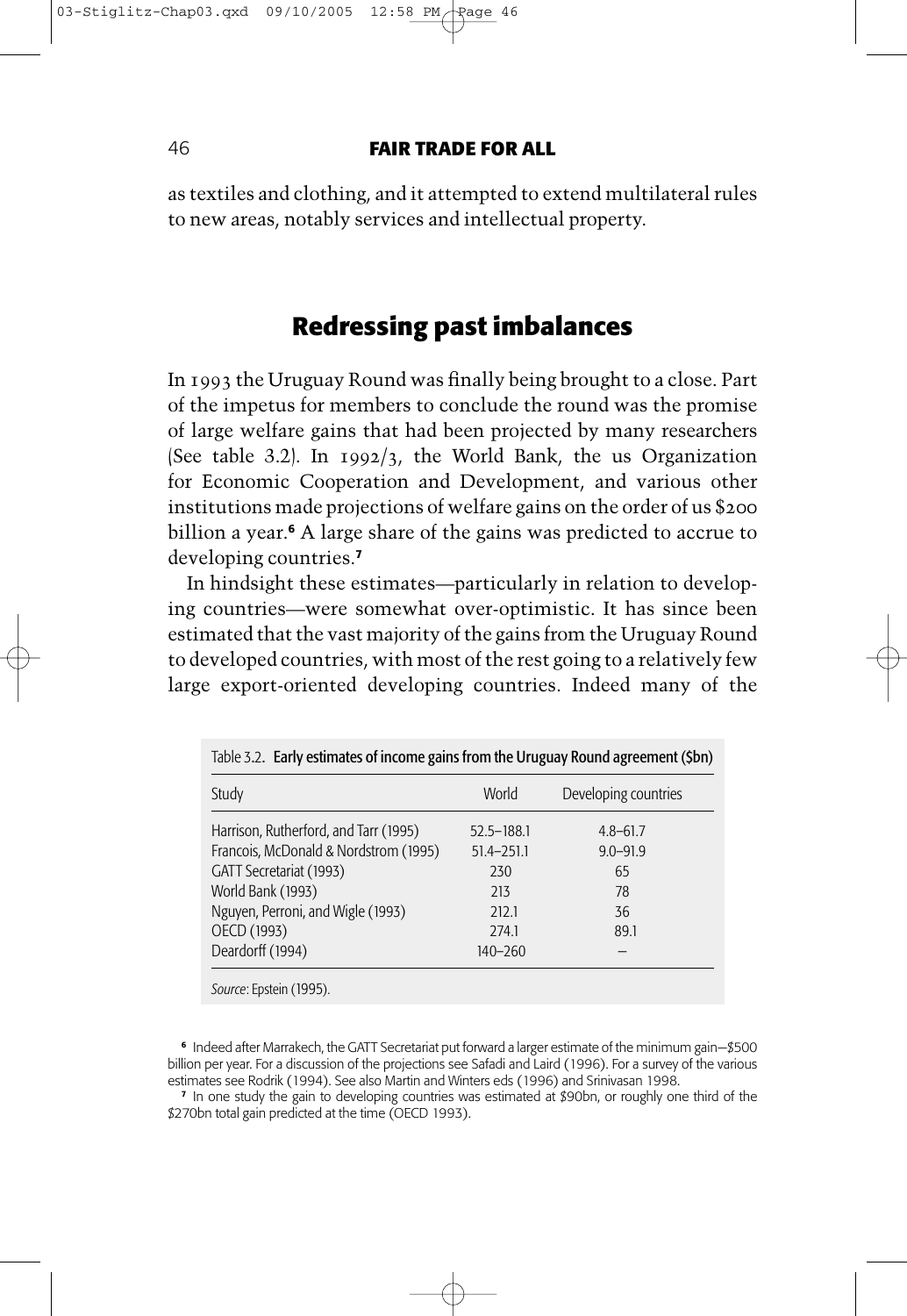03-Stiglitz-Chap03.qxd 09/10/2005

poorest countries in the world will actually worse off as a result of the round. Some estimates report that the 48 least developed countries are actually losing a total of \$600 million a year as a result of the Uruguay Round.**<sup>8</sup>** While some least developed countries will receive net gains, most will be net losers from the round when all of the agreements are fully implemented. A large share of the net losers, are among the poorest countries in the world, in particular sub-Saharan Africa, which has been estimated have lost \$1.2 billion as a result of the round (UNDP 1997:82).

One reason for this was that the modelled scenarios were not fully reflected in actual agreements and the subsequent events.**<sup>9</sup>** Several reforms which were significant sources of predicted gains did not proceed as had been hoped early in the negotiations. For example, the Agreement on Textiles and Clothing (ATC) was structured to backload liberalization, significantly,<sup>10</sup> the ability of tariff-rate quotas (TRQs) to liberalize agricultural market access was overestimated, and the costs of implementation were almost completely ignored.

In addition the Uruguay Round agenda reflected, in large part, the priorities of developed countries. Market access gains for example were concentrated in areas of interest to developed countries and there was only marginal progress on the priorities of developing countries (particularly in agriculture and textiles). The result of this regressive asymmetry was that *after the implementation of Uruguay Round commitments, the average OECD tariff on imports from developing countries is four times higher than on imports originating in the OECD* (Laird 2002). Domestic protection (particularly agricultural subsidies) is also much higher in developed countries, amounting to more than \$300 billion in 2002. The impact of this protection is particularly regressive since producers in the poorest developing countries are those most affected by OECD policies.

**<sup>8</sup>** That is, \$600m in net losses. Some of the least developed countries gained from the round, but the losers lost \$600m more than the sum of the gains.

**<sup>9</sup>** The models themselves also make assumptions that may not be fully appropriate for less developed countries. See Charlton and Stiglitz (2004).

<sup>&</sup>lt;sup>10</sup> As we noted, the developed countries were given a decade to remove their textiles quotas; the argument was that the extra time would allow them a smoother adjustment process. In practice, since little if any adjustment has occurred, only the day of reckoning has been postponed. In the United States, the legislation implementing the Uruguay Round, by not adopting a steady phase-out of the quotas, made clear that this postponement was the real motivation.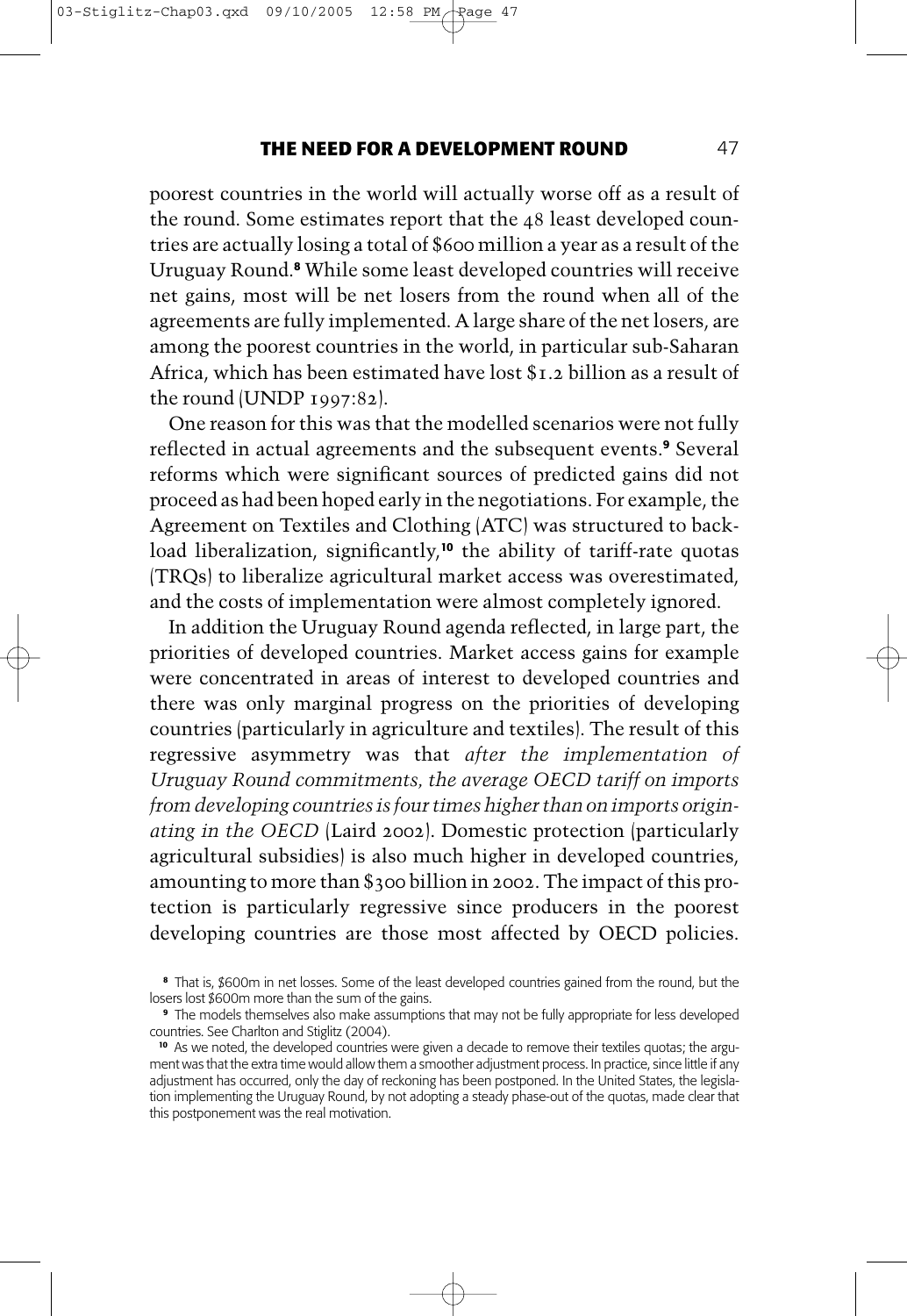Only 4 per cent of the exports of developed countries are subsidized by another WTO member, but 6.4 per cent of the exports of middleincome countries are subsidized. By contrast, a much larger share (29.4 per cent) of the exports of the poorest countries (not including China and India) are subsidized by another WTO member.**<sup>11</sup>**

As well as receiving only a small share of the gains from the Uruguay Round, developing countries accepted a remarkable range of obligations and responsibilities. New trade rules and domestic disciplines were introduced, but they too reflected the priorities and needs of developed countries more than developing countries (e.g. subsidies were permitted for agriculture, but not industrial products). Many of the rules acted to constrain the policy options (such as industrial policies) of developing countries, in some cases prohibiting the use of instruments that had been used by developed countries at comparable stages of their development. Many of the new obligations imposed significant burdens on developing countries. In return the least developed countries were promised financial assistance with implementation costs and extensions of preferential market access schemes. The common feature of these commitments is that they were non-binding on developed countries. As a consequence developing countries found themselves at the mercy of the goodwill of developed countries. As Finger and Schuler (2000) aptly note: 'the developing countries took bound commitments to implement in exchange for unbound commitments of assistance'. Insufficient attention has subsequently been paid to the enormous demands upon developing countries in implementing the outcome from the Uruguay Round. Agreements related to intellectual property, customs valuation, technical barriers to trade, and agricultural food safety have been particular targets of criticism in this regard.**<sup>12</sup>**

**<sup>11</sup>** These figures may underestimate the relative effects of subsidies if developing countries' exports are more concentrated in those agricultural products which attract subsidies.

**<sup>12</sup>** Many developing countries have been unable to meet their Uruguay Round obligations because of these high costs. By January 2000, up to 90 of the WTO's 109 developing country members were in violation of the SPS, customs valuation, and TRIPs agreements. Estimates of the cost of compliance to the Uruguay agreements vary widely depending on the quality of the existing systems and the strength of institutions in each country. Hungary spent more than \$40 million to upgrade the level of sanitation of its slaughterhouses alone. Mexico spent more than \$30 million to upgrade intellectual property laws. Finger (2000) suggests that for many of the least developed countries in the WTO compliance with these agreements is a less attractive investment than expenditure on basic development goals such as education.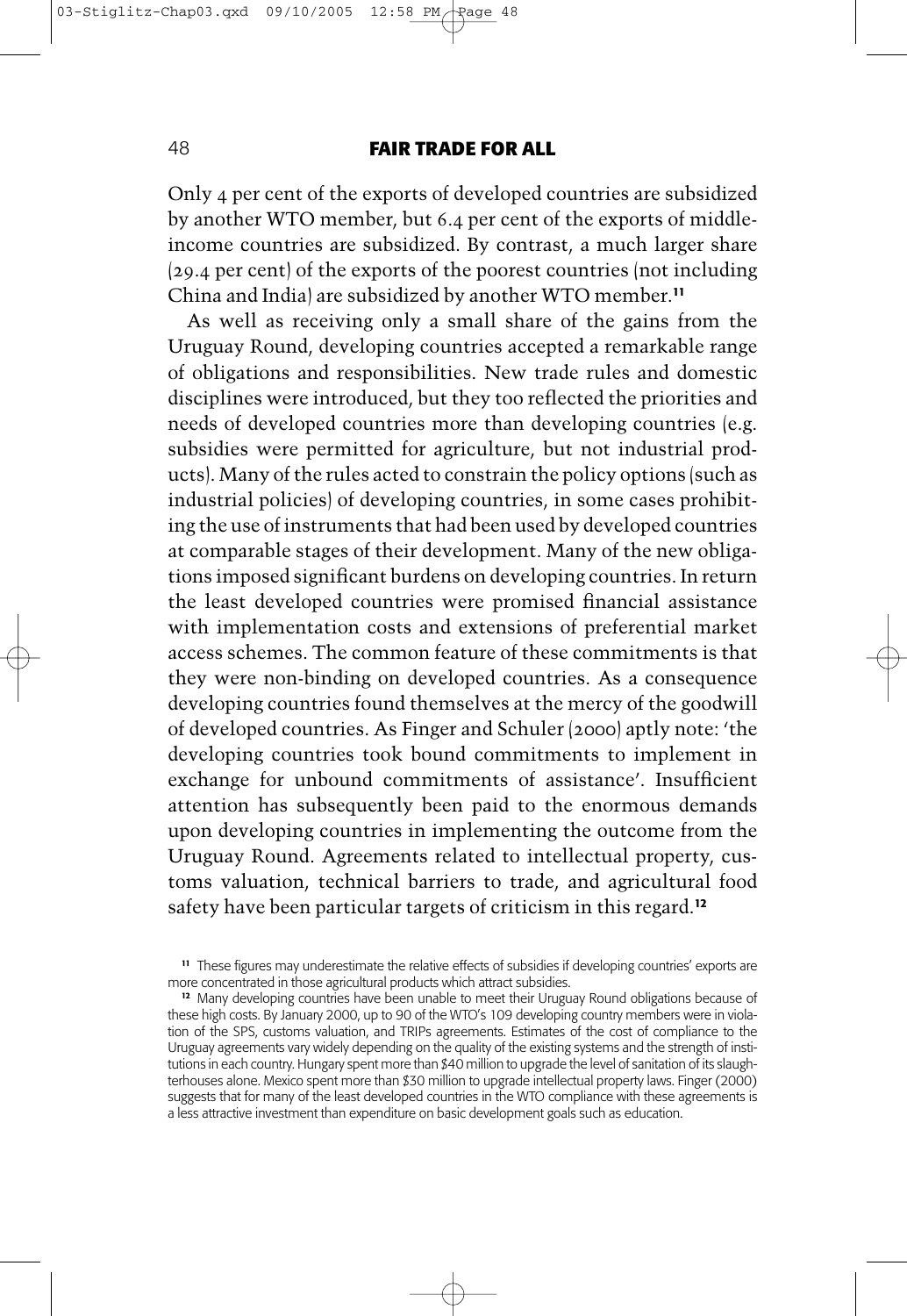Thus in the years after the Uruguay Round was completed, developing countries became increasingly disillusioned with its results. There were continued tariff and non-tariff barriers by the rich countries on developing-country exports and developing countries had to implement their own obligations under the new agreements, such as those on TRIPS, TRIMs, and agriculture. The promised benefits from liberalization had not materialized. In 1999, in response to concerns expressed by many developing countries that the Uruguay Round agreements had produced an unbalanced result, the acting EC Trade Commissioner, Sir Leon Brittan, said: 'the only way to address the issue is through a new round of negotiations. Indeed, I would ask all WTO members, including developing countries, whether they are entirely happy with the present trading system. If the answer is no, it is clear that the only way of improving upon that system is in a new round.'**<sup>13</sup>**

As with previous rounds, the establishment of the Doha Round was rooted in the experience of the past.

# **Unfinished business from Uruguay**

The Uruguay Round left many loose ends. The 1994 Agreement on Agriculture defined a framework in which agricultural protection could be negotiated in the WTO, but it did not deliver significant benefits to developing countries. Martin and Winters (1995) note that the Agreement on Agriculture achieved 'little in terms of immediate market opening'. The most significant element of the agreement was the requirement that non-tariff barriers be converted into tariffs that provide an equivalent level of protection. Since negotiations over tariff reductions are easier than other forms of protection, this 'tariffication' process was supposed to provide a simpler framework for the long-term reform of agricultural trade in the future. However, the Uruguay Round itself actually achieved very little in

**<sup>13</sup>** Statement at the World Trade Organization High Level Symposium on Trade and Development, 17–18 Mar. 1999, reported in *Sustainable Development* 12: 2 (22 Mar. 1999). See also Raghavan (1999).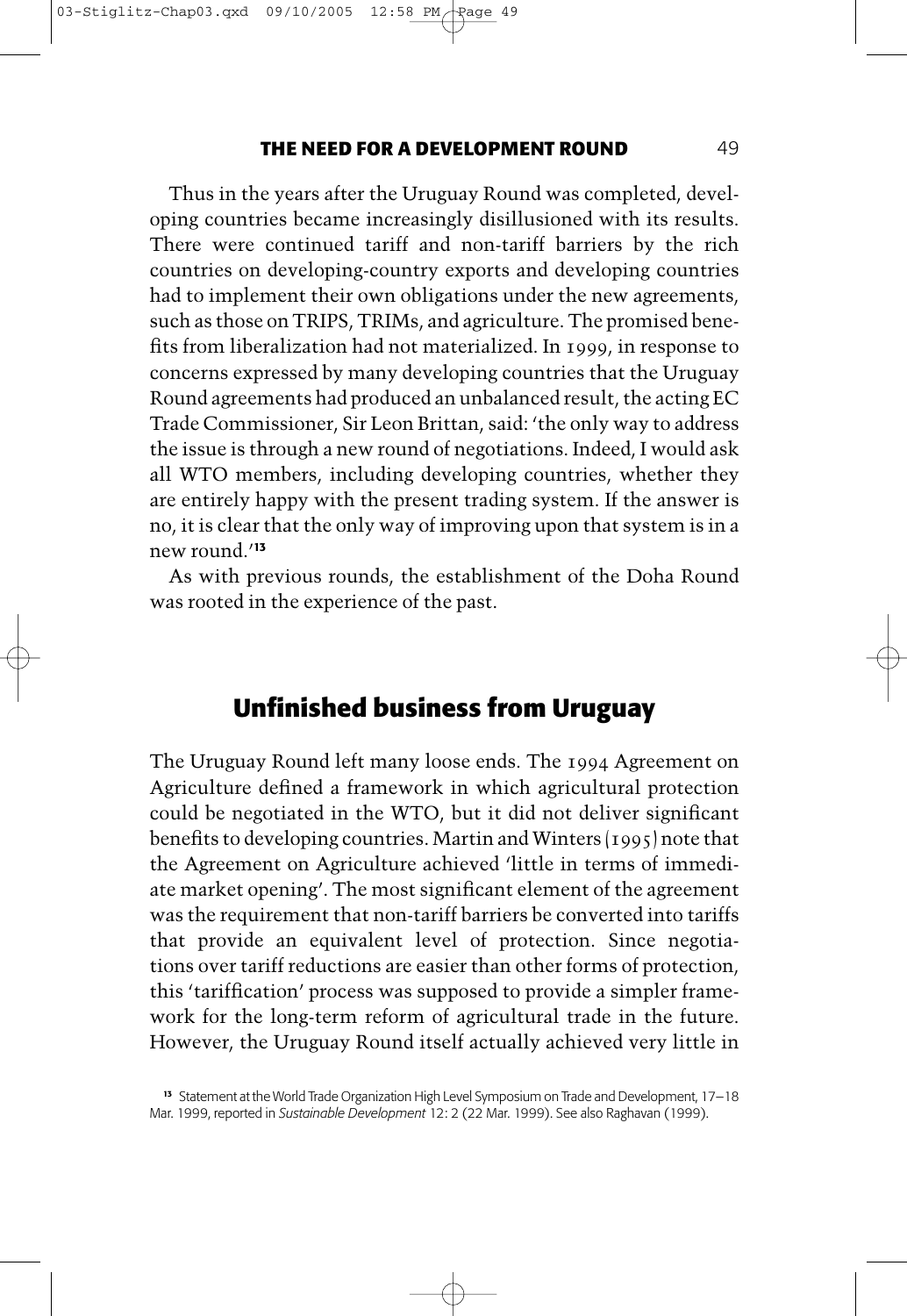the way of liberalization. Although some reductions in tariff rates were agreed, countries were able to use the tariffication process to set very high initial tariffs, such that even after the agreed reform, the new binding tariff rates were higher than the prevailing tariff rates that had been in place for some years.

There was similarly little progress in the reduction of subsidies. Indeed the overall level of OECD farm protection was not noticeably reduced. In 1986–8 farm subsidies were equivalent to 51 per cent of all OECD farm production, and fourteen years later, after the implementation of Uruguay commitments, at more than \$300 billion, they still accounted for 48 per cent of all farm production (OECD 2003). Trade-distorting measures of industrialized nations displace the agricultural exports of developing countries. By suppressing world prices, these policies have a direct effect on farm incomes.**<sup>14</sup>** Moreover there may be long-term effects, as investment is also suppressed in countries whose trade is adversely affected by OECD support.**<sup>15</sup>**

In non-agricultural goods, there is also scope for further liberalization. The significant liberalization of manufacturing tariffs in developed countries over the last two decades might suggest that there is little to gain from further negotiations on industrial products. However, if this is true to some extent for developed countries, it is certainly not the case for developing countries. While average developed country tariff rates are low, these notions maintain high barriers to many of the goods exported most intensively by developing countries. When weighted by import volumes, developing countries face average manufacturing tariffs of 3.4 per cent on their exports to developed countries, more than four times as high as the average rate faced by goods from developed countries, 0.8 per cent (Hertel and Martin 2000). Moreover aggregate data hides the existence of tariff peaks. In the United States, post-Uruguay-Round tariff rates on more than half

**<sup>14</sup>** Estimates of the downward impact on world prices caused by OECD domestic support are between 3.5 and 5% for many agricultural commodities including wheat and other coarse grains and oilseeds (Dimaranan, Hertel, and Keeney 2003).

**<sup>15</sup>** Diao, Diaz-Bonilla, and Robinson (2003) report that protectionism and subsidies by industrialized nations cost developing countries about US\$24bn annually in lost agricultural and agro-industrial income. Latin America and the Caribbean lose about \$8.3bn in annual income from agriculture, Asia loses some \$6.6bn, and sub-Saharan Africa close to US\$2bn. These estimates do not include dynamic effects.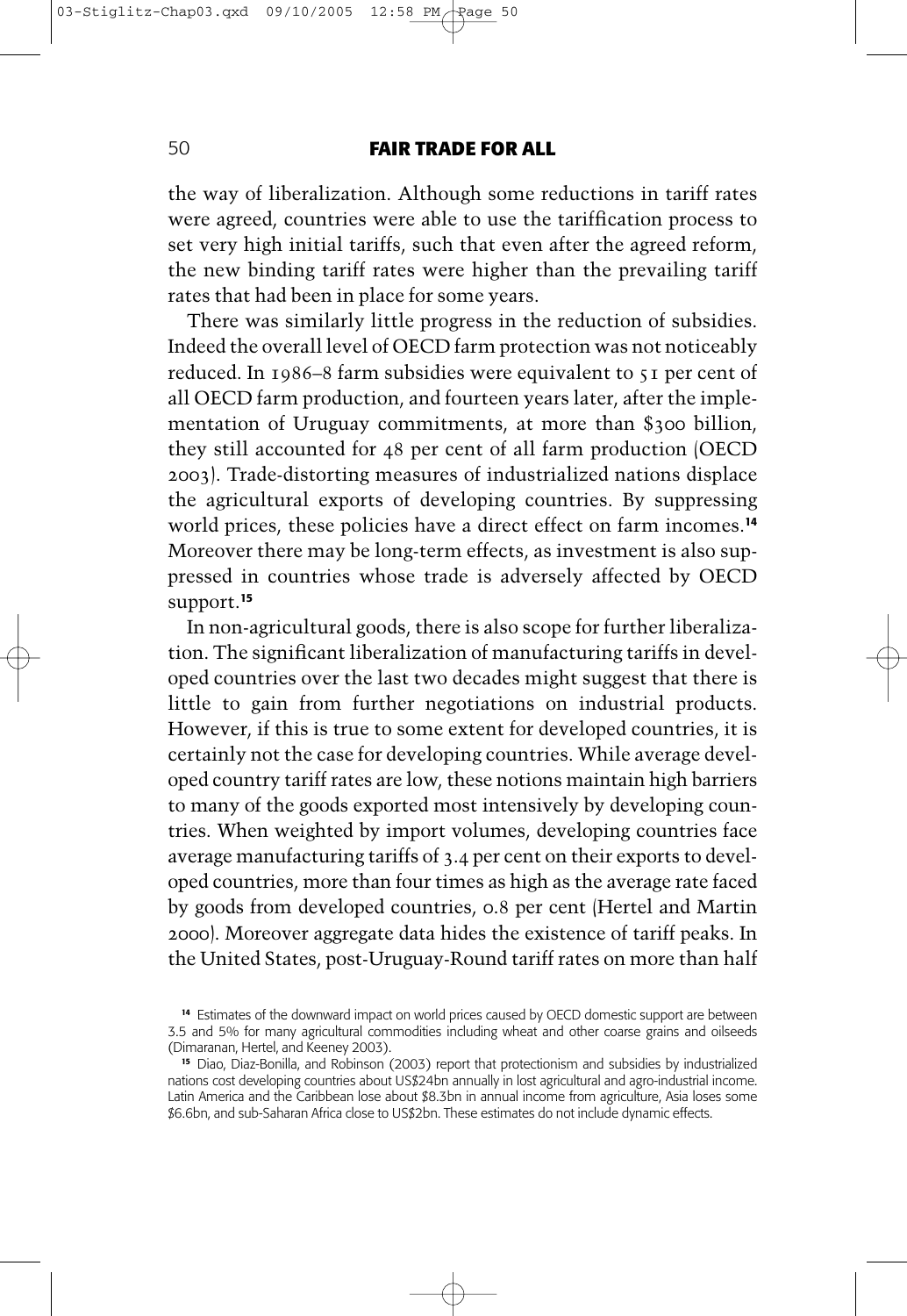03-Stiglitz-Chap03.qxd 09/10/2005

Similarly in the processed food sector, Canadian, Japanese, and EU tariffs on fully processed food are 42, 65, and 24 per cent respectively. By contrast, the least processed products face tariffs of 3, 35, and 15 per cent in these countries (World Bank 2002). Such tariff escalation serves to discourage the development of food processing in least developed countries since the *effective* tariff rate on 'value added' in food processing is very high. Tariff escalation and tariff peaks are manifestly unfair and have a particularly pernicious effect on development by restricting industrial diversification in the poorest countries.

After the Uruguay Round, there was also a widely held view that the TRIPS Agreement needed to be reviewed, particularly in its application to public health and bio-piracy. Article 71.1 provided for a review of the implementation of the TRIPS Agreement after year 2000, and for possible reviews 'in the light of any relevant new developments which might warrant modification or amendment'. Many developing countries felt that the Agreement as it stood primarily reflected intellectual property rights protection suitable for developed countries, but largely disregarded important factors in developing countries.

International rules for intellectual property rights have potentially huge public health effects and global distributional consequences. Unbalanced rules—and there is a concern that present rules are unbalanced—can impede efforts to close the North–South 'knowledge gap'. Additionally the WTO also has the responsibility to protect indigenous knowledge. While there have been a few dramatic bio-piracy cases,<sup>16</sup> the full impact of expanded patentability remains uncertain. Patent laws need to be changed so that the onus of proof is reversed and companies should give an undertaking that the patent they are seeking is not based on traditional wisdom.

Finally, the Uruguay Round imposed strong restrictions on developing countries' use of industrial policies—policies that had arguably

**<sup>16</sup>** In May 1995 the US Patent and Trademark Office (USPTO) granted to the University of Mississippi Medical Center a patent (no. 5,401,504) for 'Use of Turmeric in Wound Healing'. The revoked the patent after dozens of references to the procedure were found in texts from India.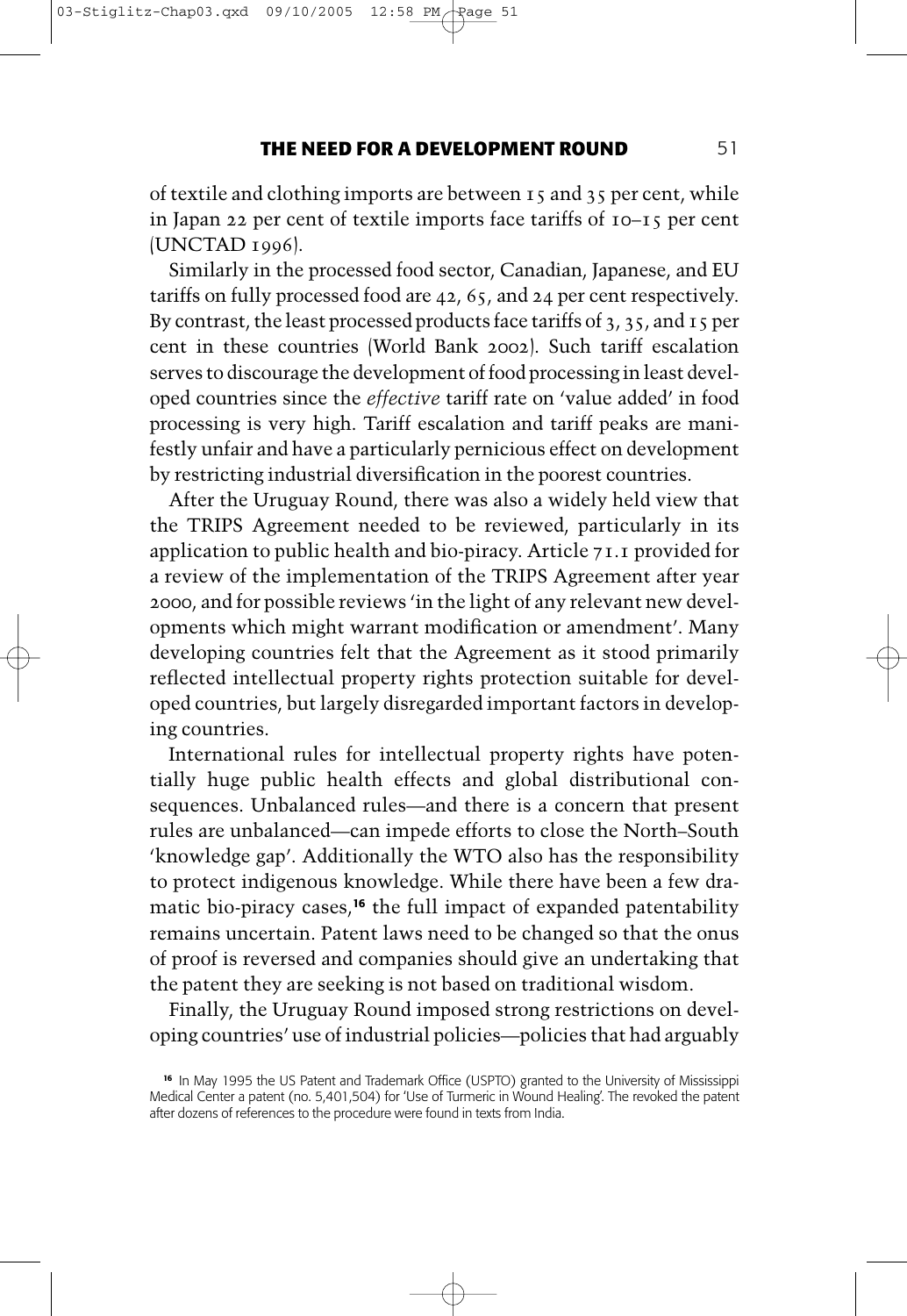played an important role both in the development of Western economies in an earlier century**<sup>17</sup>** and more recently in the East Asian Miracle**<sup>18</sup>**. But they allowed developed countries to continue to use non-tariff barriers to exclude goods from the developing countries. Developing countries needed more freedom to use industrial policies, and more protection from abuses by developed countries of dumping duties, countervailing duties, safeguard measures, and phytosanitary conditions.

## **New areas of importance**

Services represent an increasingly large share of GDP and trade in both developed and developing countries. With manufacturing dwindling to 14 per cent of US GDP, it was natural for the US to shift the focus of trade liberalization to services.**<sup>19</sup>** Indeed, the irony was that increasingly, it seemed as if the trade agreements of the past, centered as they were around manufacturing, would, in the future, be of greater benefit to China than to any other country.

But the Uruguay Round focused on the liberalization of those service industries of primary interest to firms in OECD countries (like financial services). There was significantly less attention given to lowskilled labor-intensive services in which developing countries have a comparative advantage.**<sup>20</sup>** Developing countries have increased their exports of services more than fourfold since 1990, despite the large trade barriers facing many of their most promising industries, such as construction, shipping services, and health services (OECD 2002). In these industries developing countries have legitimate and substantial interest in the outcome of a new round of liberalization.**<sup>21</sup>**

**<sup>17</sup>** For a discussion, see e.g. Chang (2002). **<sup>18</sup>** See e.g. Stiglitz (1996).

**<sup>19</sup>** Additionally, given the apparent barriers to service trade, there might be large gains from liberalization. (See Brown, Deardorff and Stern 2002. They estimate that the global gains from service liberalization are as high as \$400bn. However, these estimates may overstate the benefits from liberalization if many of these barriers are exogenous and not related to economic policy.)

**<sup>20</sup>** Developing countries are capturing a growing share of trade in services. More than one quarter of the world's top 40 service exporters in 2002 were in developing countries.

**<sup>21</sup>** As we discuss in the next section, these labor-intensive services are not the ones that have been given priority in the Doha Round so far.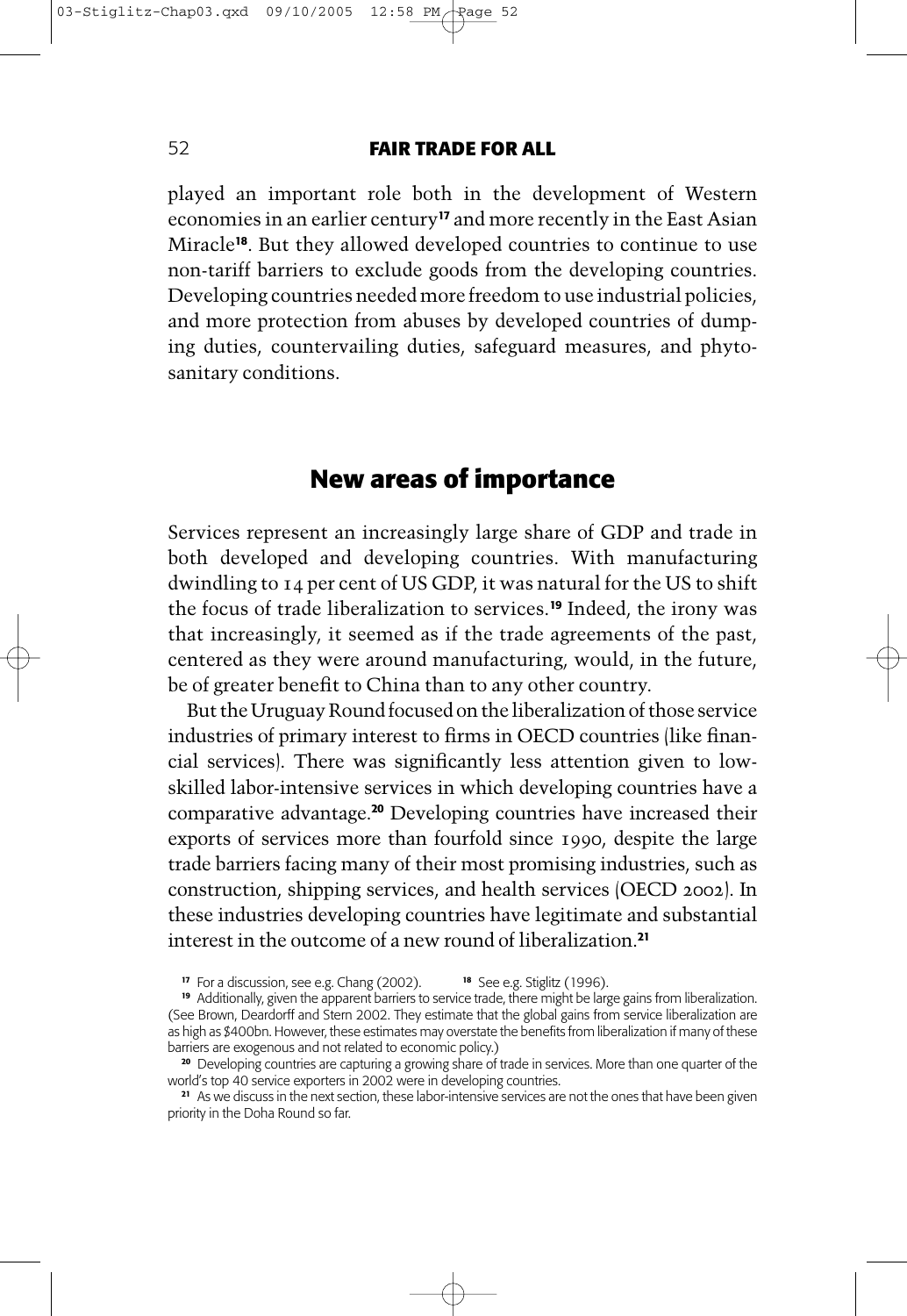Some of the areas of service sector liberalization that were advanced in the Uruguay Round may well have disadvantaged the developing countries. Financial market liberalization, for instance, may have weakened domestic financial firms, reducing the already scant supply of credit available to domestic small and medium-sized enterprises.

This agenda of 'new issues' and 'unfinished business' is markedly different from the agenda of the Doha Round. The new issues which had been put on the agenda at the Singapore Ministerial Meeting, the so-called 'Singapore Issues',**<sup>22</sup>** all centered around concerns of the developed countries. There was one issue, competition policy, which in principle could have been of benefit to the developing countries—had dumping duties been brought into the discussion. But the developed countries were adamantly opposed to this.

# **A new sense of global responsibility for development**

On 30, November 1999, the World Trade Organization convened in Seattle, for what was to be the launch of a new round of trade negotiations. The negotiations were unsuccessful, but they were quickly overshadowed by massive and controversial street protests. From 5 a.m. on the morning of the first day of the conference, several hundred activists arrived in the empty streets near the convention center and began to take control of intersections. As the day began, a number of marches began to converge on the convention center from different directions. A group of students marched from the north and

**<sup>22</sup>** As noted earlier, these centered around (1) government procurement; (2) trade facilitation; (3) competition; and (4) investment. The names, however, are somewhat misleading. 'Competition' did not focus, for instance, on anti-trust matters. The developing countries had already expressed their hostility to the initiative by the OECD for a multilateral investment agreement. There was no reason to believe that the WTO provided a venue in which an agreement acceptable to the developing countries could be worked out. In any case, it was clear that this was an initiative of the developed, not of developing countries. Similarly, while developed countries hoped to have greater access to government procurement in developing countries, there was little hope that developing countries could make much inroad into procurement by developed countries, especially in the central area of defense. This too was a developed-country agenda item.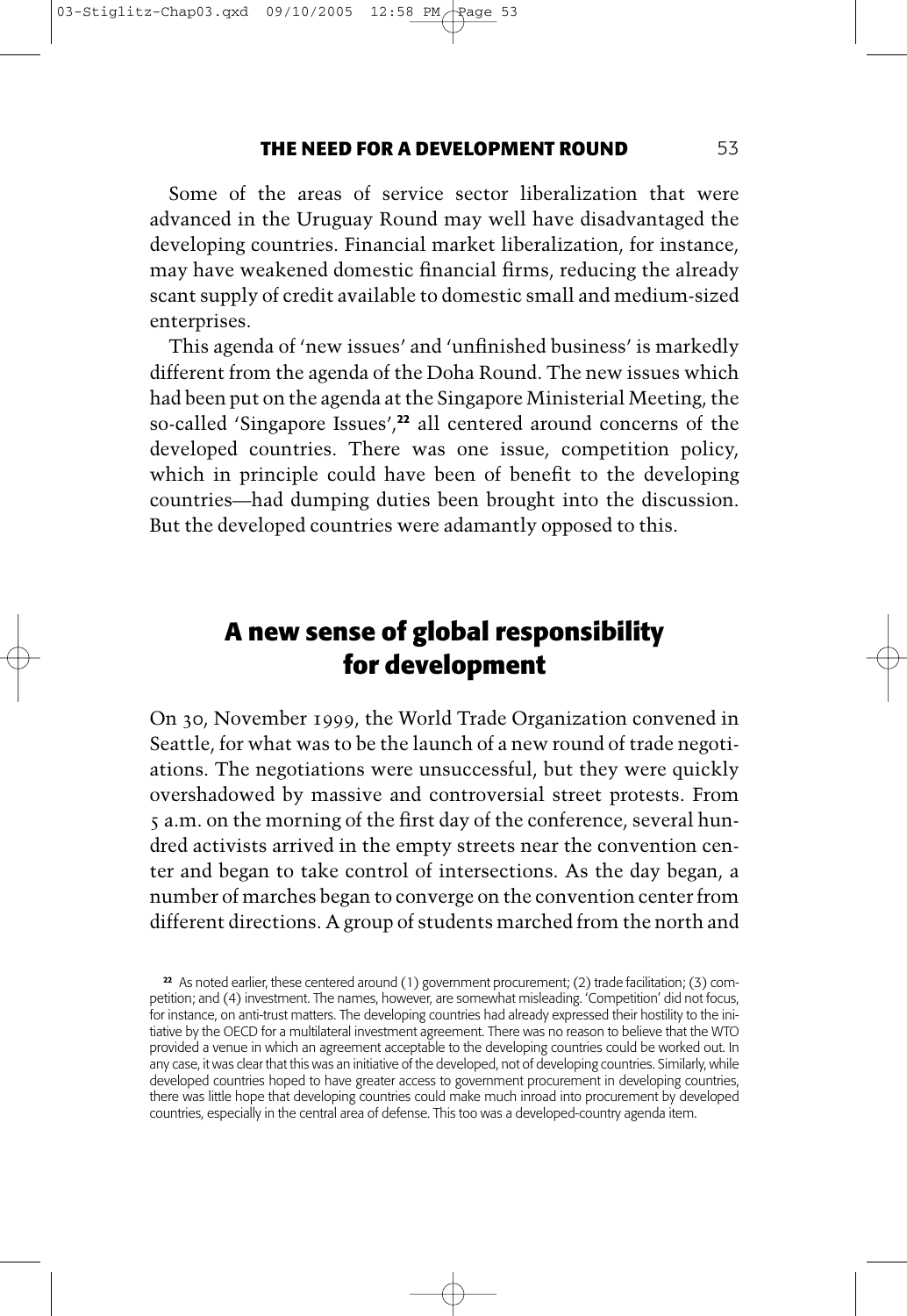were met by a march of citizens of the developing world who came from the south. There was some violence, although the vast majority of demonstrators were committed to peaceful forms of protest including rallies, teach-ins, and street parties. The scale of the demonstrations—even the lowest estimates claimed there were more than 40,000 people—dwarfed any previous protest associated with global issues of economics and equality.

The protests certainly did not cause the failure of the WTO negotiations at the Seattle meeting. In particular, the negotiators from developing countries were skeptical about the new issues being placed on the agenda for the proposed round. They feared that any compromise on their part on issues to be included in the negotiating agenda would hurt them in the subsequent negotiations. However, even if the effect of the protests on the negotiations is often overstated, the significance of the occasion as the coming-out of the antiglobalization movement in the United States was profound.**<sup>23</sup>** Over the next two years the movement gained momentum with protests in Melbourne,**<sup>24</sup>** Prague,**<sup>25</sup>** Washington,**<sup>26</sup>** and Genoa**<sup>27</sup>**. Suddenly the gap between rich and poor was becoming shocking in the public consciousness.

The global protest movement coincided with a significant increase in the activism of civil society organizations and developmentfocused NGOs such as the Catholic Agency for Overseas Development (CAFOD), Christian Aid, and Oxfam. It also coincided with a surge in international support for alternative development initiatives and popular social movements, such as the Jubilee 2000 campaign to drop the debt burden of the developing countries and the establishment of the World Social Forum. These groups have exerted strong pressure on international political and economic

**<sup>27</sup>** More than 100,000 people protested at the G8 meeting in Genoa in July 2001.

<sup>&</sup>lt;sup>23</sup> The anti-globalization movement developed in opposition to the perceived negative aspects of globalization. The term 'anti-globalization' is in many ways a misnomer, since the group represents a wide range of interests and issues and many of the people involved in the anti-globalization movement *do* support closer ties between the various peoples and cultures of the world through, for example, aid, assistance for refugees, and global environmental issues.

<sup>&</sup>lt;sup>24</sup> More than 5,000 people protested at the Asia-Pacific Summit of the World Economic Forum (Davos Forum) in Melbourne in September 2000.

**<sup>25</sup>** More than 10,000 people protested in Prague during the IMF, World Bank, and G8 Summit in September 2000.

**<sup>26</sup>** In April 2000, there were protests at the IMF and World Bank headquarters in Washington.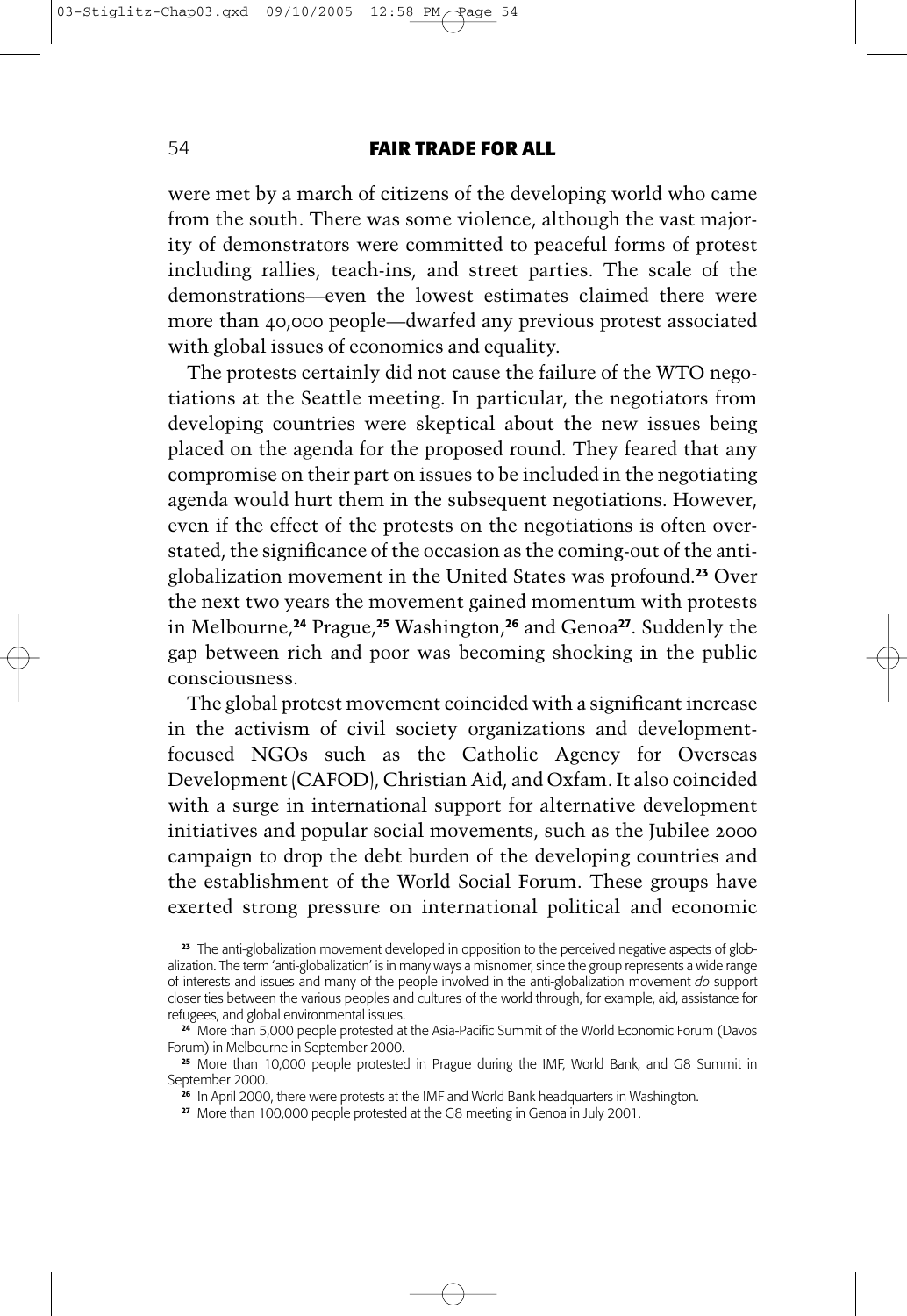03-Stiglitz-Chap03.qxd 09/10/2005 12:58 PM Rage 55

policy institutions to break the cycle of increasing world poverty, inequality, and economic instability in developing countries.

At the same time developed countries made unprecedented commitments within international institutions to bring development issues to the center of international relations. At the United Nations Millennium Summit in New York in September 2000, world leaders placed poverty eradication at the heart of the global agenda by adopting the Millennium Development Goals (MDGs), which set clear targets for reducing poverty, hunger, disease, illiteracy, environmental degradation, and discrimination against women by 2015. Following this, at the International Conference on Financing for Development, held in Monterrey, Mexico, in March 2002, the advanced industrial countries committed themselves to helping provide the finance for development priorities. The Johannesburg Summit on Sustainable Development in September 2002 attempted to establish an action plan for the tasks to be completed in the coming years in order to ensure sustainable global development.

Together these events signaled a new sense of collective responsibility for the shocking poverty in developing countries and on increasing recognition of the need for global collective action. The addition of development concerns to the new round of WTO negotiations was a natural part of a program of global collective action to reduce poverty. It would have made no sense to exclude trade from the poverty reduction initiatives because, as former US President Jimmy Carter said during the Johannesburg Summit, 'We cost the developing world three times as much in trade source restrictions as all the overseas development assistance they receive from all sources.'

In this context, the Doha Ministerial Declaration adopted on 14 November 2001 contained, in its second article, an affirmation of the new international commitment to development: 'International trade can play a major role in the promotion of economic development and the alleviation of poverty. We recognize the need for all our peoples to benefit from the increased opportunities and welfare gains that the multilateral trading system generates. The majority of WTO members are developing countries. We seek to place their needs and interests at the heart of the Work Programme adopted in this Declaration.'